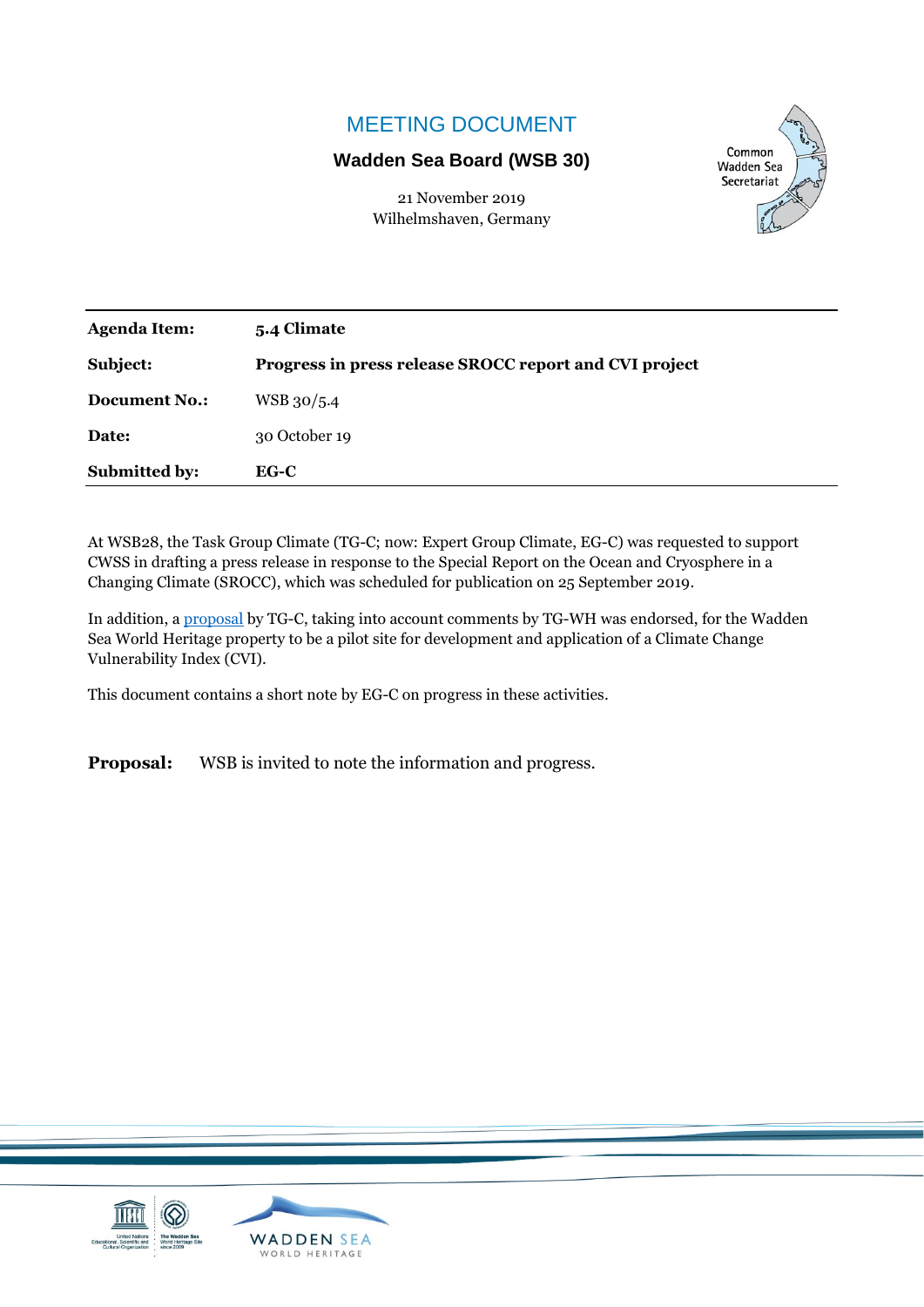## Progress in press release SROCC report and CVI project

#### **Press release in response to Special Report on the Ocean and Cryosphere in a Changing Climate (SROCC)**

At WSB28, the Task Group Climate (TG-C) was requested to deliver input to CWSS as a basis for drafting a press release addressing the Special Report on the Ocean and Cryosphere in a Changing Climate (SROCC) due for publication on 25 September 2019.

The trilateral Expert Group Climate Change Adaptation (EG-C, formerly TG-C) drafted this press release. CWSS coordinated agreement with the text by the chairperson of the Trilateral Wadden Sea Cooperation (TWSC) Ms Karin Lochte, a well as High Level Delegates of the TWSC and published the press release on 25 September 2019 (see Annex 1).

**Proposal:** WSB is invited to note the information.

### **Development of a Climate Change Vulnerability Index (CVI) for the Wadden Sea World Heritage**

The Climate Change Vulnerability Index (CVI) method is being developed by Mr Day (ARC Centre for Coral Reef Studies, James Cook University, Townsville, Australia), former manager at the Great Barrier Reef Marine Park Authority, and colleagues as a rapid assessment tool for a systematic global assessment of climate change related threats and risks to the Outstanding Universal Value (OUV) of UNESCO World Heritage Properties [\(https://cvi-heritage.org\)](https://cvi-heritage.org/).

At WSB28, a [proposal](http://www.waddensea-secretariat.org/sites/default/files/Meeting_Documents/WSB/WSB28/wsb-28-5-4-2-cvi_proposal.pdf) by The Task Groups Climate (now: Expert Group Climate, EG-C), taking into account comments by the Task Group World Heritage (TG-WH), was endorsed for the Wadden Sea World Heritage property to be a pilot site for development and application of the CVI. Main component of the CVI pilot in the Wadden Sea will be assessment of OUV vulnerability as first part of the CVI method in an expert workshop.

In the first half of 2019, a workshop planning committee was installed. It consists of the chairpersons of TG-WH and EG-C (Ms Barbara Engels, Mr Robert Zijlstra) and respective CWSS secretaries to these groups (Mr Harald Marencic, Ms Julia Busch), as well as the CVI developers (Mr Jon Day, Mr Scott Heron).

Progress by EG-C and TG-WH in 2019 include Work Package (WP)1 Preparatory Work, by completion of Deliverable 1.1 (D1.1), and a list of attributes to the OUV of the Wadden Sea World Heritage. (D 1.2). A report on available vulnerability/impact studies of climate change on the Wadden Sea is being prepared as framing document for workshop participants. An existing list of climate stressors by the CVI developers will serve as D1.3 List of climate stressors. In addition, the CVI workshop was planned (WP2) by a compilation of potential participants listed by EG-C, TG-WH and CWSS. Aim is a mix of geologists/morphologists, biologists/ecologists, site managers, planners, climate scientists, local NGOs and agency representatives. The list of participants to be invited will be prepared by the planning committee.

Originally, the project was planned from March 2019 to February 2020, with the workshop scheduled to October 2019. Due to (un)availability of the CVI developers in the last quarter of 2019, the workshop was postponed to February 2020. Hence, the entire project will be extended to April 2020.

The workshop will give a first outlook on the vulnerability of the Wadden Sea OUV for climate change. EG-C & TG-WH will also evaluate the process and workshop results. Based on this, advice will be given to WSB how to proceed with the CVI, e.g., follow-up workshop on community vulnerability as second part of the method.

**Proposal:** WSB is invited to note the progress.